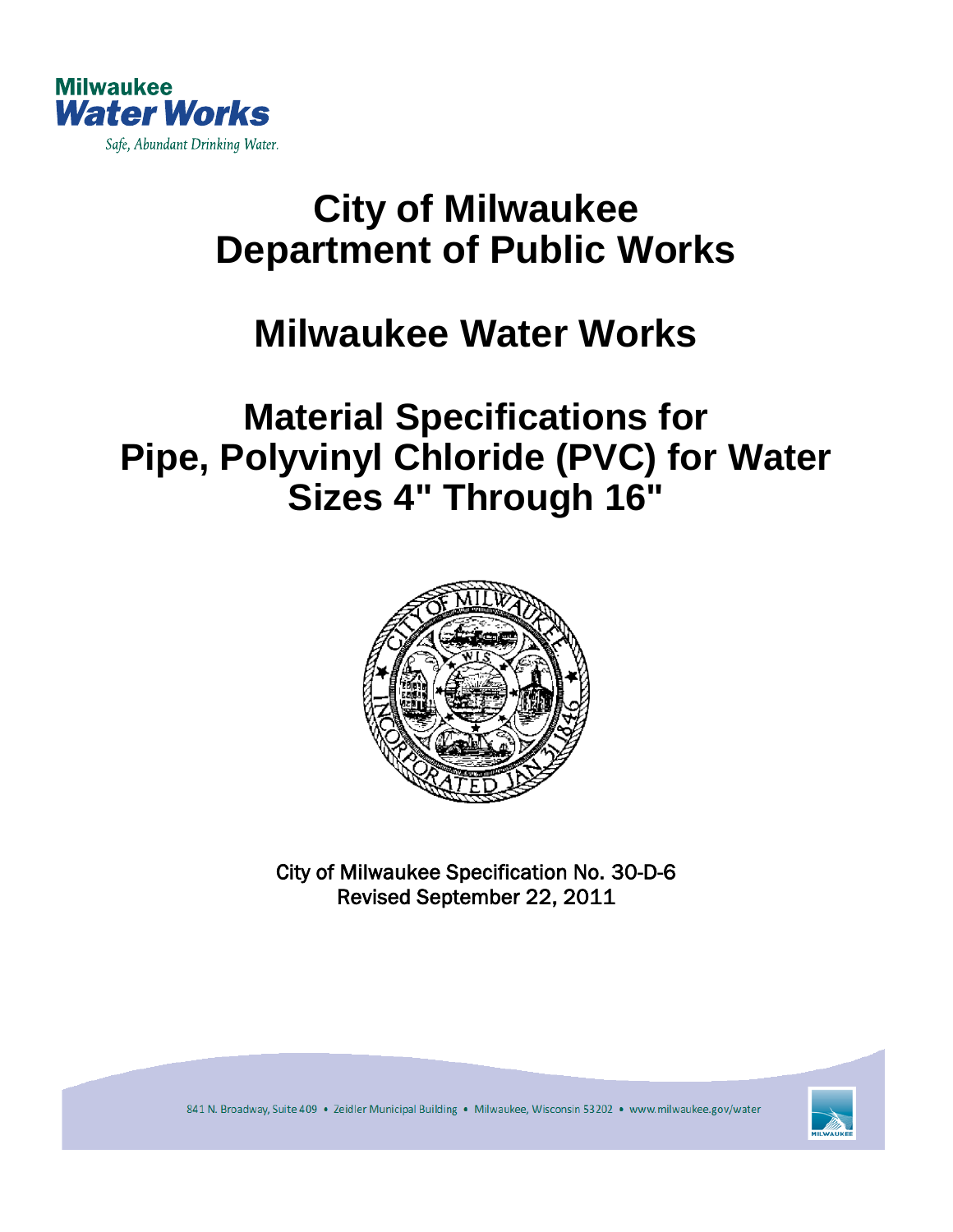**I.** GENERAL REQUIREMENTS: Vendors bidding through the Department of Administration - Business Operations Division, Procurement Services Section shall comply with the latest version of City of Milwaukee Specification No. 70b-D-7, except as modified herein. MATERIALS FURNISHED UNDER THIS SPECIFICATION SHALL BE MANUFACTURED IN THE UNITED STATES.

#### II. TECHNICAL REQUIREMENTS

- A. Description: Polyvinyl Chloride (PVC) plastic water pipe, as described herein, shall consist of PVC resin combined with heat stabilizers, lubricants and other ingredients to make PVC compounds that can be extruded into pipe. The pipe shall have an integral bell designed for a push-on rubber gasket joint or a plain end for a fusible joint.
- B. NSF 61 Approval: All materials furnished to the Milwaukee Water Works and which will be in direct or indirect contact with potable drinking water shall be in compliance with NSF 61 Drinking Water System Components - Health Effects.
- **C.** Standards: PVC pipe shall conform to the latest revision of the following American Water Works Association Standards (AWWA), except as modified or supplemented herein:
	- 1. AWWA C605, Standard for Underground Installation of Polyvinyl Chloride (PVC) Pressure Pipe and Fittings for Water.
	- 2. AWWA C900, Standard for Polyvinyl Chloride (PVC) Pressure Pipe and Fabricated Fittings, 4 in. through 12 in. (100mm Through 300mm), for Water Distribution.
	- 3. AWWA C905, Standard for Polyvinyl Chloride (PVC Pressure Pipe and Fabricated Fittings, 14 in. through 48" (350mm Through 1200mm), for Water Distribution and Transmission.
	- 4. AWWA C909, Molecularly Oriented Polyvinyl Chloride (PVCO) pressure Pipe, 4 In. through 24 In. (100 mm through 300 mm), for Water Distribution.
	- 5. AWWA M23, Manual of Supply Practices PVC Pipe—Design and Installation, Second Edition

#### D. Design Features:

- 1. Laying Length 20' nominal length for bell-spigot joint, 40' nominal length for plain end fusible joint unless otherwise specified.
- 2. Diameter As stated on the bid form or plans. Pipe shall have a cast iron pipe equivalent outside diameter (CIOD).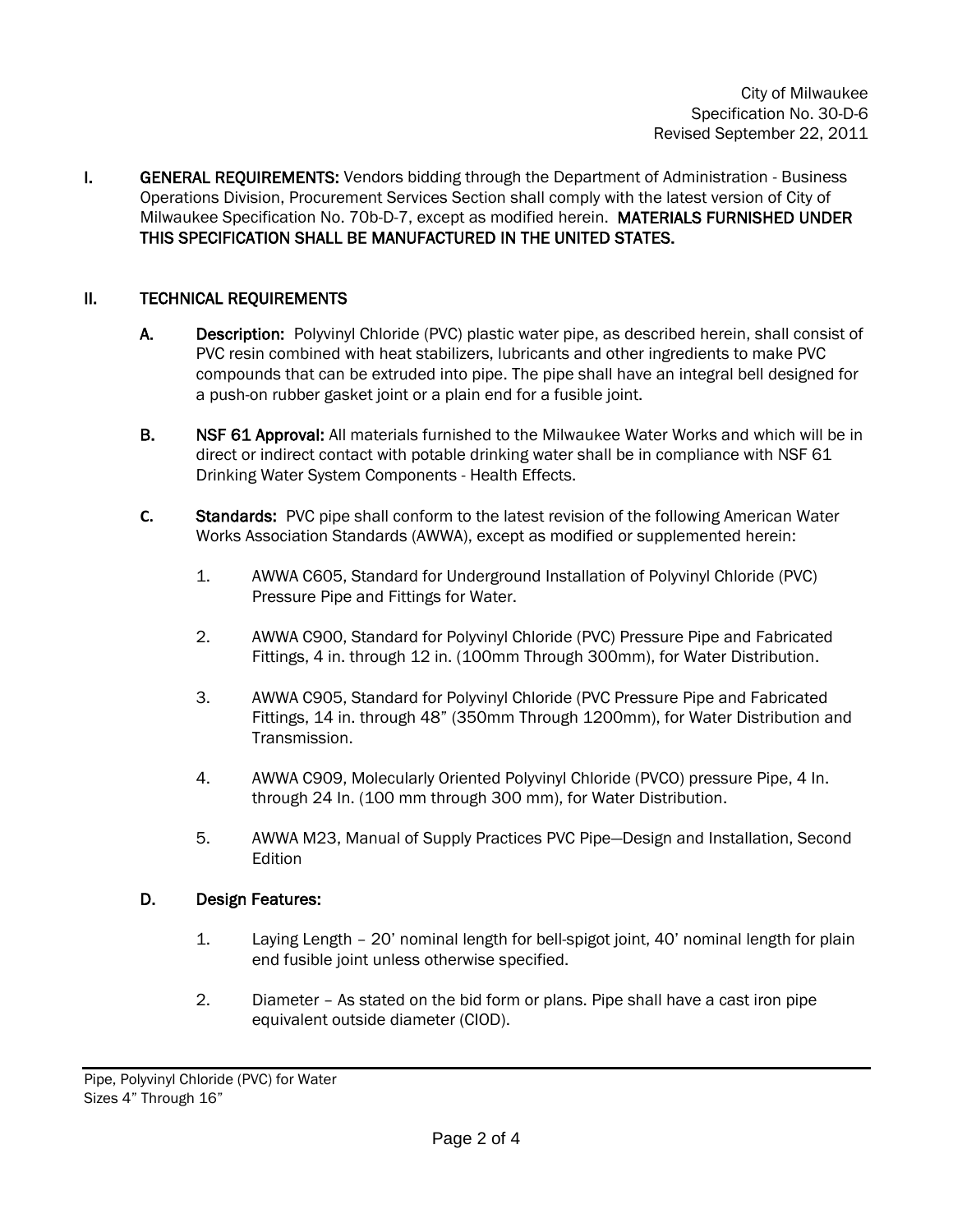- 3. Thickness Pipe shall be Pressure Class 235 with a dimension ratio of 18.
- 4. Fusible PVC The pipe shall be manufactured under the trade name Fusible C-900®, C-905®, FPVC®, for Underground Solutions, Inc. Poway, CA, (858) 679-9551. The ends shall be square to the pipe and free of any bevel or chamfer. There shall be no bell or gasket of any kind incorporated into the pipe.
- 5. Service Connections / Air Vents All tapping of PVC pipe shall be done with the use of a saddle.
- 6. Tracer Wire
	- a. In open cut installations, #12 HMWPE blue jacket copper wire suitable for underground burial shall be provided by the contractor.
	- b. In directional bore installations, #10 or #8 HMWPE blue jacket copper wire suitable for underground burial shall be provided by the contractor.
- 7. Color/Marking The pipe shall be blue in color and indelibly factory marked in accordance with Section 6.1.2 of AWWA C900 and AWWA C905. Fusible PVC markings shall also include "Extrusion production record code" and "Cell Classification 12454 and/or PVC material code 1120". Improper, illegible, or incomplete markings will be cause for rejection of the pipe.
- E. Certification by Manufacturer. The vendor or furnishing contractor shall submit records of manufacturer's quality control tests required in accordance with Section 5.1 of AWWA C900 and AWWA C905. The test records shall be submitted in duplicate to the Superintendent of Milwaukee Water Works.

Installation Practices – All installation shall comply with the City of Milwaukee Water Main Installation Specifications date January 2, 1987 except as modified herein:

- 1. Fusion process shall be as patented by Underground Solutions, Inc., Patent No. 6,982,051.
	- a. Unless otherwise specified, fusible PVC pipe lengths shall be assembled in the field with butt-fused joints. Each fusion joint shall be recorded and logged by an approved electronic monitoring device (data logger) connected to the fusion machine.
	- b. Fusion technician shall be qualified by the pipe supplier to install fusible PVC pipe of the type(s) and size(s) being used. Qualification shall be current as of the actual date of fusion performance on the project.
	- c. Where fusible PVC pipe is installed by pulling in tension, the recommended maximum safe pulling force, established by the pipe supplier, shall not be exceeded.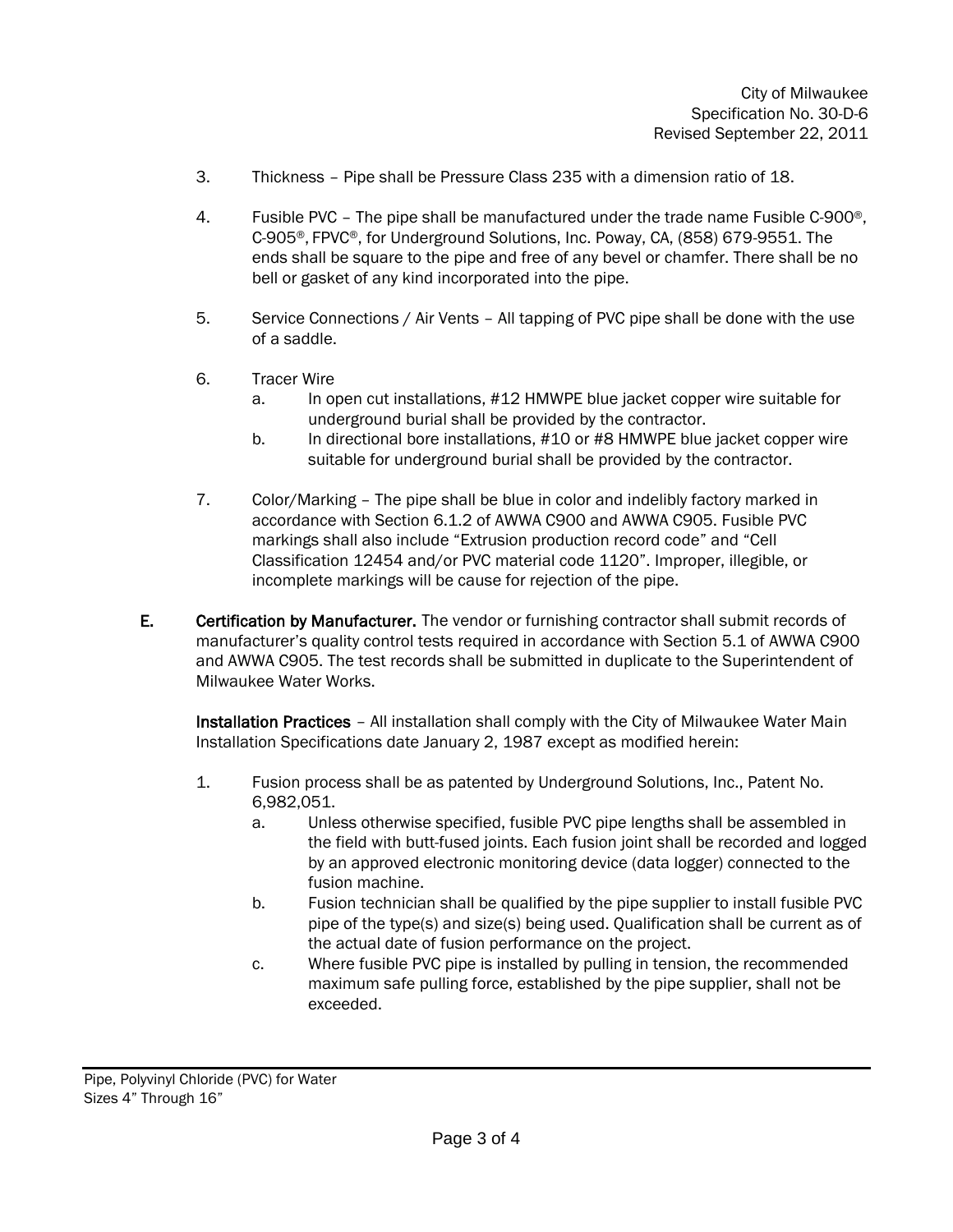- 2. Tracer Wire Installation
	- a. In open cut installations, the contractor shall lay insulated #12 HMWPE blue jacket copper wire directly over the water main. The wire must be attached to the pipe at regular intervals to ensure it stays in place during backfill. Blue identification ribbon shall be installed at approximately 1-2' above the water main.
	- b. In directional bore installations, #10 or #8 HMWPE blue jacket copper wire must be attached to the main.
	- c. At each valve and hydrant, the wire shall be brought to ground level as shown in Milwaukee Water Works Specification Drawing No. PVC-3. At valves, the wire shall be brought to one foot below ground level on the inside of the valve box and the wire looped and knotted to keep this elevation. The wire is to have 12 inches minimum of loop inside of the valve box riser.
	- d. Any splices shall be soldered and taped with mastic electrical splicing tape, Scotch® 23 or equivalent.
	- e. The Contractor must ensure that the wire is intact by performing a continuity test after installation is completed.

#### III. QUALITY ASSURANCE / INSPECTION

- A. The pipe or fitting manufacturer's production facilities shall be open for inspection with a reasonable advanced notice.
- B. No polyethylene pipe or fittings shall be accepted for use in the Milwaukee Water Works after one year from the date of manufacture.
- C. All records required under Section II.D. shall be submitted before any pipe will be inspected.
- D. The Water Engineering Division shall be notified at least four (4) working days prior to installation for material inspection.
- E. The Superintendent of Milwaukee Water Works or a duly authorized representative will inspect all materials furnished under this specification.
- F. Any material found not conforming to this specification will be rejected.
- G. Replacement materials shall conform to all the requirements of this specification.